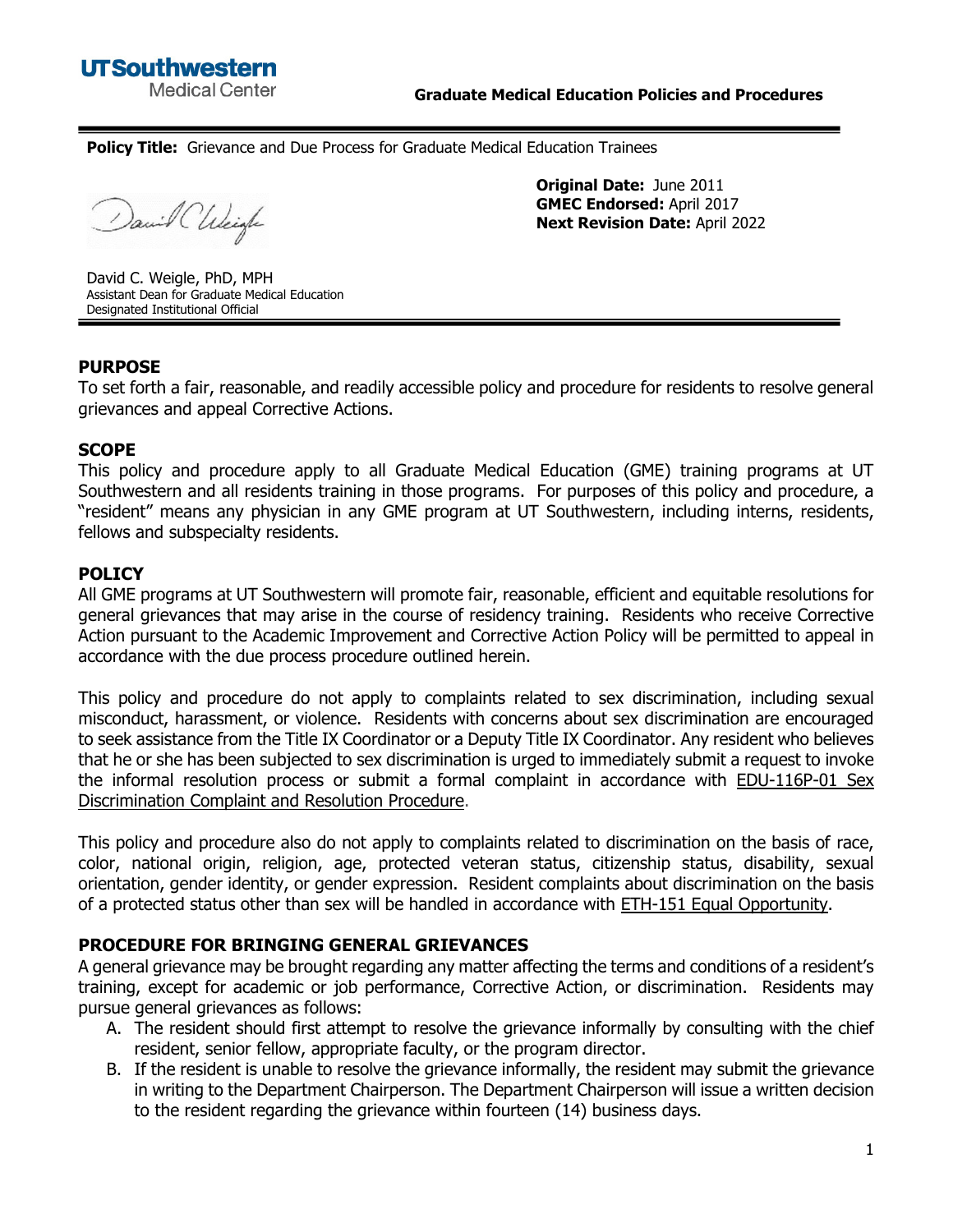# **UTSouthwestern**

**Medical Center** 

#### **Graduate Medical Education Policies and Procedures**

C. If the resident does not believe the grievance has been satisfactorily resolved, the resident may submit the grievance in writing to the Designated Institutional Official (DIO) within five (5) business days of receipt of the Department Chairperson's decision. The DIO (or appropriate designee) will issue a written decision to the resident regarding the grievance within fourteen (14) business days. The decision of the DIO is final and binding.

## **DUE PROCESS PROCEDURE FOR APPEALING CORRECTIVE ACTION**

A resident may appeal a Corrective Action received pursuant to the Academic Improvement and Correction Action Policy as follows:

#### **Initiating the Appeal**

- A. To initiate the appeal process, the resident must submit a written appeal to the GME Office [\(gme@utsouthwestern.edu\)](mailto:gme@utsouthwestern.edu) within five (5) business days of receipt of the Corrective Action being appealed. The resident's appeal should state the facts on which the appeal is based, the reason(s) the resident believes the Corrective Action was in error, and the remedy requested.
- B. The DIO will appoint an *ad hoc* review Panel to hear the resident's appeal. The Panel shall consist of one program director acting as chairperson and two additional faculty members. No Panel member will be from the resident's program.
- C. The Panel will schedule the appeal hearing and notify the GME Office of the hearing date. Schedules permitting, the appeal hearing should occur within thirty (30) calendar days from the Panel's receipt of the resident's appeal.
- D. The GME Office will send a Hearing Notice to the resident and the program director. The Hearing Notice will contain the names of the Panel members, the date, time and location of the appeal hearing, and the deadline to submit evidence. The resident should receive at least ten (10) business days' notice of the hearing date.

#### **Evidence**

- A. Any evidence the resident or the program director want the Panel to consider must be submitted to the GME Office at least five (5) business days prior to the appeal hearing. Submissions should contain any evidence (including witness statements and written, recorded, or electronic material) believed to be relevant to the appeal. Failure to submit evidence in the time and manner required by the GME Office may result in the material not being considered by the Panel.
- B. The GME Office will facilitate the exchange of evidence between the resident and the program director and will provide copies of all evidence to the Panel.

## **Appeal Hearing**

- A. The Panel chairperson has wide discretion with respect to conducting the appeal hearing. In general, appeal hearings will proceed according to the following format:
	- i. The program director may make a presentation to the Panel up to twenty (20) minutes.
	- ii. The resident may make a presentation to the Panel up to twenty (20) minutes.
	- iii. The program director will have up to ten (10) minutes to respond to the statements made by the resident.
	- iv. The resident will have up to ten (10) minutes to respond to the statements made by the program director.
	- v. Panel members may ask questions of the resident and/or the program director.
- B. Witnesses other than the program director and the resident will not be permitted to participate in the appeal hearing unless called by the Panel. In the event the Panel elects to hear from additional witnesses, the program director and the resident may question those witnesses.